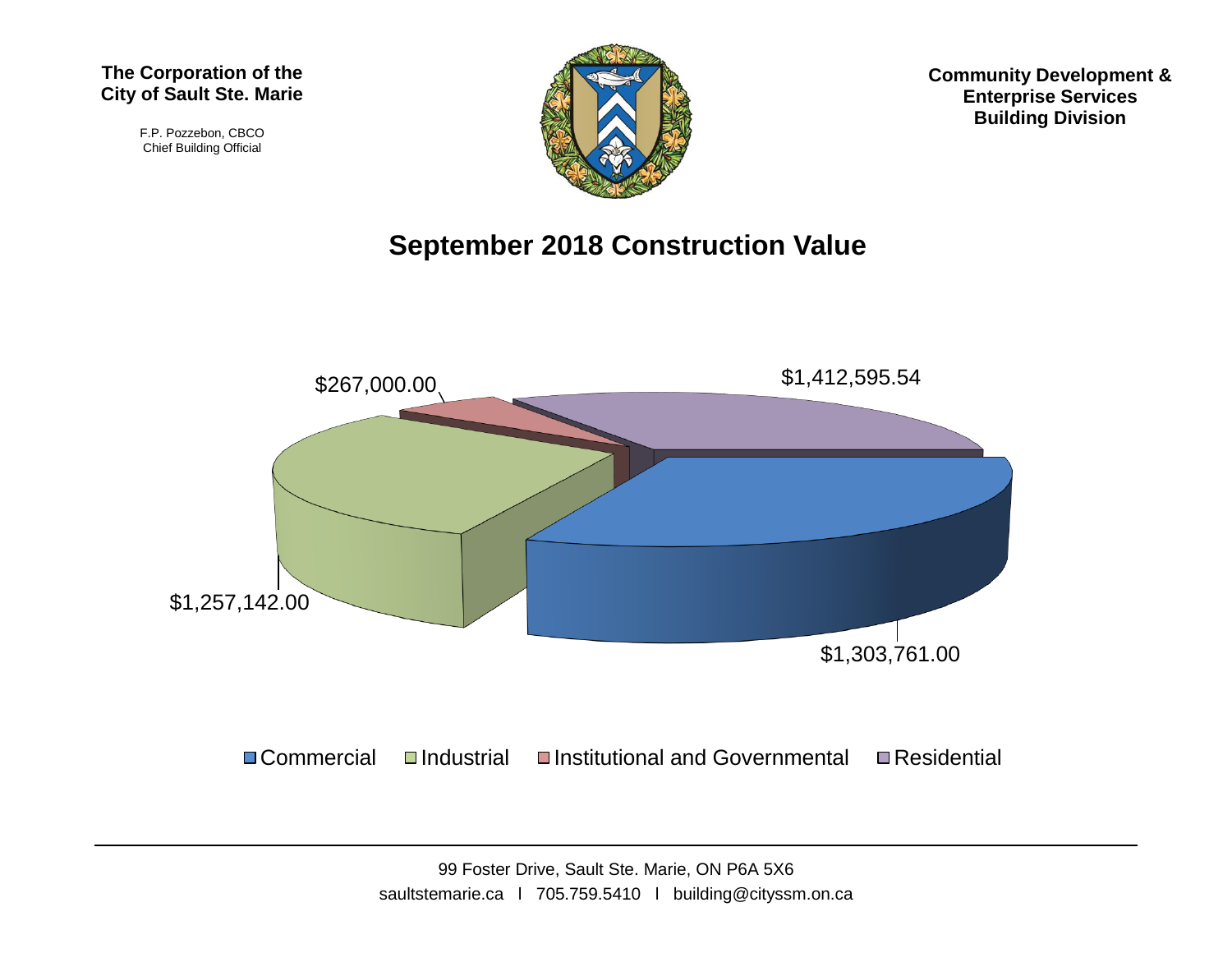

**Community Development and Enterprise Services Building Division**

**Tel: (705) 759-5410Fax: (705) 541-7165**

## **BUILDING PERMITS SUMMARY 2018/09/01 to 2018/09/30**

| <b>Building Type</b>                                     |                        | <b>New Construction</b>  |                      |                        | <b>Alterations and Additions</b> |                      | <b>Total</b>           |                          |                      |
|----------------------------------------------------------|------------------------|--------------------------|----------------------|------------------------|----------------------------------|----------------------|------------------------|--------------------------|----------------------|
|                                                          | Num of<br><b>Units</b> | Num of<br><b>Permits</b> | <b>Value of Work</b> | Num of<br><b>Units</b> | Num of<br><b>Permits</b>         | <b>Value of Work</b> | Num of<br><b>Units</b> | Num of<br><b>Permits</b> | <b>Value of Work</b> |
| <b>Commercial</b>                                        |                        |                          |                      |                        |                                  |                      |                        |                          |                      |
| Hotel, hotel/motel,<br>motor hotel                       | 0                      | 0                        | \$0.00               | 0                      | $\overline{2}$                   | \$18,500.00          | $\mathbf 0$            | $\overline{2}$           | \$18,500.00          |
| Indoor recreational<br>building                          | $\mathbf 0$            | 0                        | \$0.00               | 0                      | $\overline{2}$                   | \$190,000.00         | $\mathbf 0$            | $\overline{2}$           | \$190,000.00         |
| Office building                                          | 0                      | 0                        | \$0.00               | 0                      | 4                                | \$320,340.00         | 0                      | $\overline{4}$           | \$320,340.00         |
| Restaurant                                               | 0                      | 0                        | \$0.00               | 0                      | 3                                | \$315,721.00         | 0                      | $\mathfrak{B}$           | \$315,721.00         |
| Retail and wholesale<br>outlets                          | $\mathbf{0}$           | 0                        | \$0.00               | 0                      | 9                                | \$122,200.00         | $\mathbf 0$            | 9                        | \$122,200.00         |
| Retail complex                                           | $\mathbf 0$            | 0                        | \$0.00               | 0                      | 1                                | \$250,000.00         | $\mathbf 0$            | 1                        | \$250,000.00         |
| Theatre and performing<br>art center                     | $\mathbf 0$            | 0                        | \$0.00               | 0                      | 1                                | \$87,000.00          | $\mathbf 0$            | 1                        | \$87,000.00          |
| Total:                                                   | $\mathbf 0$            | $\mathbf 0$              | \$0.00               | $\mathbf 0$            | 22                               | \$1,303,761.00       | $\mathbf 0$            | 22                       | \$1,303,761.00       |
| <b>Industrial</b>                                        |                        |                          |                      |                        |                                  |                      |                        |                          |                      |
| Storage building                                         | $\mathbf 0$            | 0                        | \$0.00               | 0                      | 4                                | \$905,142.00         | $\mathbf 0$            | 4                        | \$905,142.00         |
| <b>Transportation terminal</b>                           | 0                      | 0                        | \$0.00               | 0                      | 1                                | \$2,000.00           | $\mathbf 0$            | $\mathbf 1$              | \$2,000.00           |
| Utility building                                         | 0                      | 1                        | \$350,000.00         | 0                      | 0                                | \$0.00               | 0                      |                          | \$350,000.00         |
| Total:                                                   | $\mathbf 0$            | 1                        | \$350,000.00         | 0                      | 5                                | \$907,142.00         | $\mathbf 0$            | 6                        | \$1,257,142.00       |
| <b>Institutional and Governmental</b>                    |                        |                          |                      |                        |                                  |                      |                        |                          |                      |
| Day care, nursing<br>home, rest home,<br>home for the bl | 0                      | 0                        | \$0.00               | 0                      | $\overline{2}$                   | \$235,000.00         | $\mathbf 0$            | $\overline{2}$           | \$235,000.00         |
| Elementary school,<br>kindergarten                       | $\mathbf 0$            | $\mathbf 0$              | \$0.00               | 0                      | 1                                | \$29,000.00          | 0                      | $\mathbf{1}$             | \$29,000.00          |
| Religious building                                       | 0                      | 0                        | \$0.00               | 0                      | 1                                | \$3,000.00           | $\pmb{0}$              | $\mathbf{1}$             | \$3,000.00           |
| Total:                                                   | $\mathbf 0$            | $\mathbf 0$              | \$0.00               | $\mathbf 0$            | 4                                | \$267,000.00         | $\mathbf 0$            | $\overline{\mathbf{4}}$  | \$267,000.00         |
|                                                          |                        |                          |                      |                        |                                  |                      |                        |                          |                      |

#### **Residential**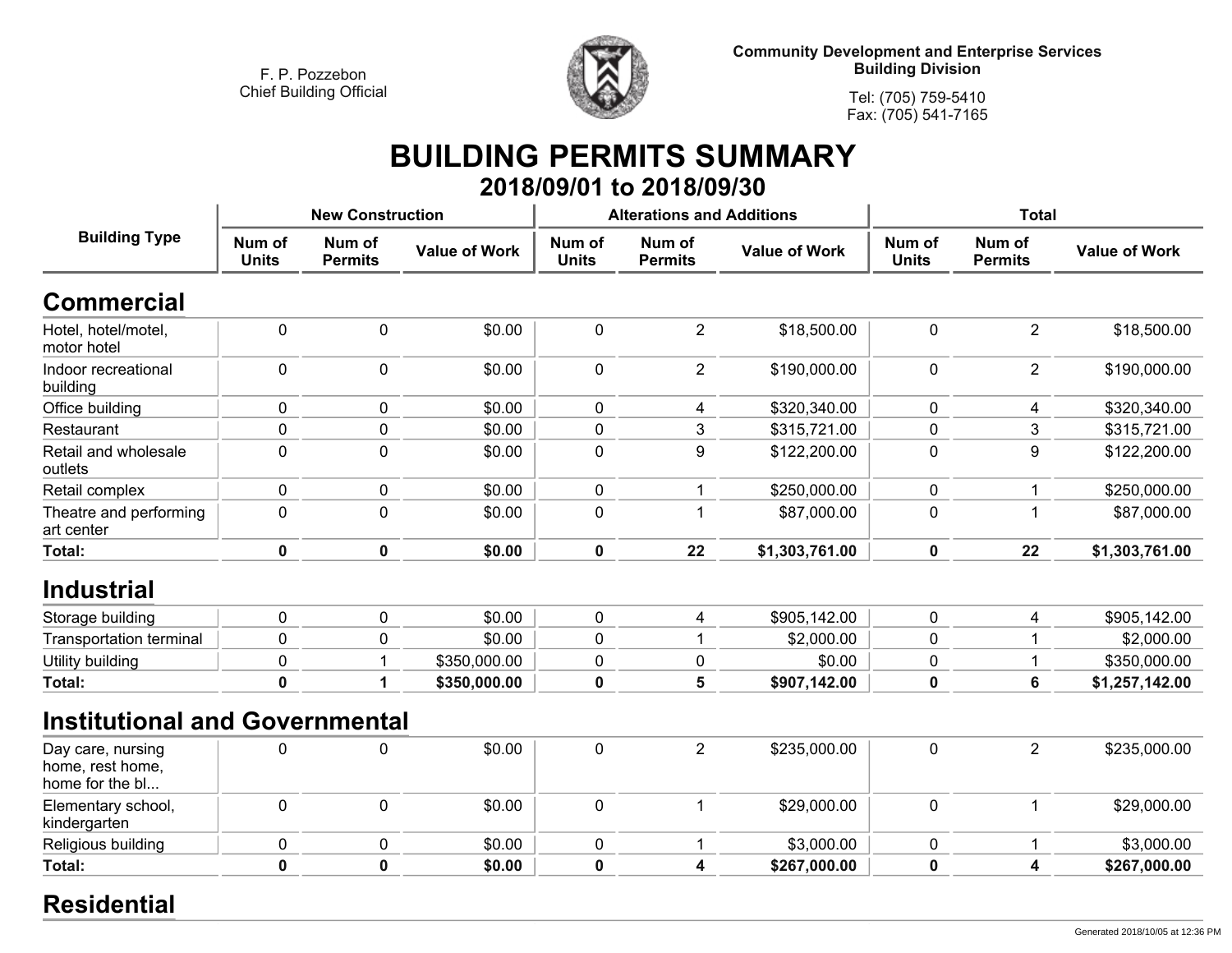| Apartment                                                |  | \$0.00       |        | 6   | \$249,325.87   |   |     | \$249,325.87   |
|----------------------------------------------------------|--|--------------|--------|-----|----------------|---|-----|----------------|
| Apartment -<br>Condominium                               |  | \$0.00       | ∩<br>υ |     | \$25,000.00    |   |     | \$25,000.00    |
| Semi-Detached or<br>Double (side by side),<br>single-att |  | \$0.00       | n      | ⌒   | \$9,290.00     | 0 | ⌒   | \$9,290.00     |
| Single House                                             |  | \$0.00       |        | 124 | \$1,128,979.67 |   | 124 | \$1,128,979.67 |
| Total:                                                   |  | \$0.00       |        | 133 | \$1,412,595.54 |   | 133 | \$1,412,595.54 |
| <b>Grand Total:</b>                                      |  | \$350,000.00 |        | 164 | \$3,890,498.54 |   | 165 | \$4,240,498.54 |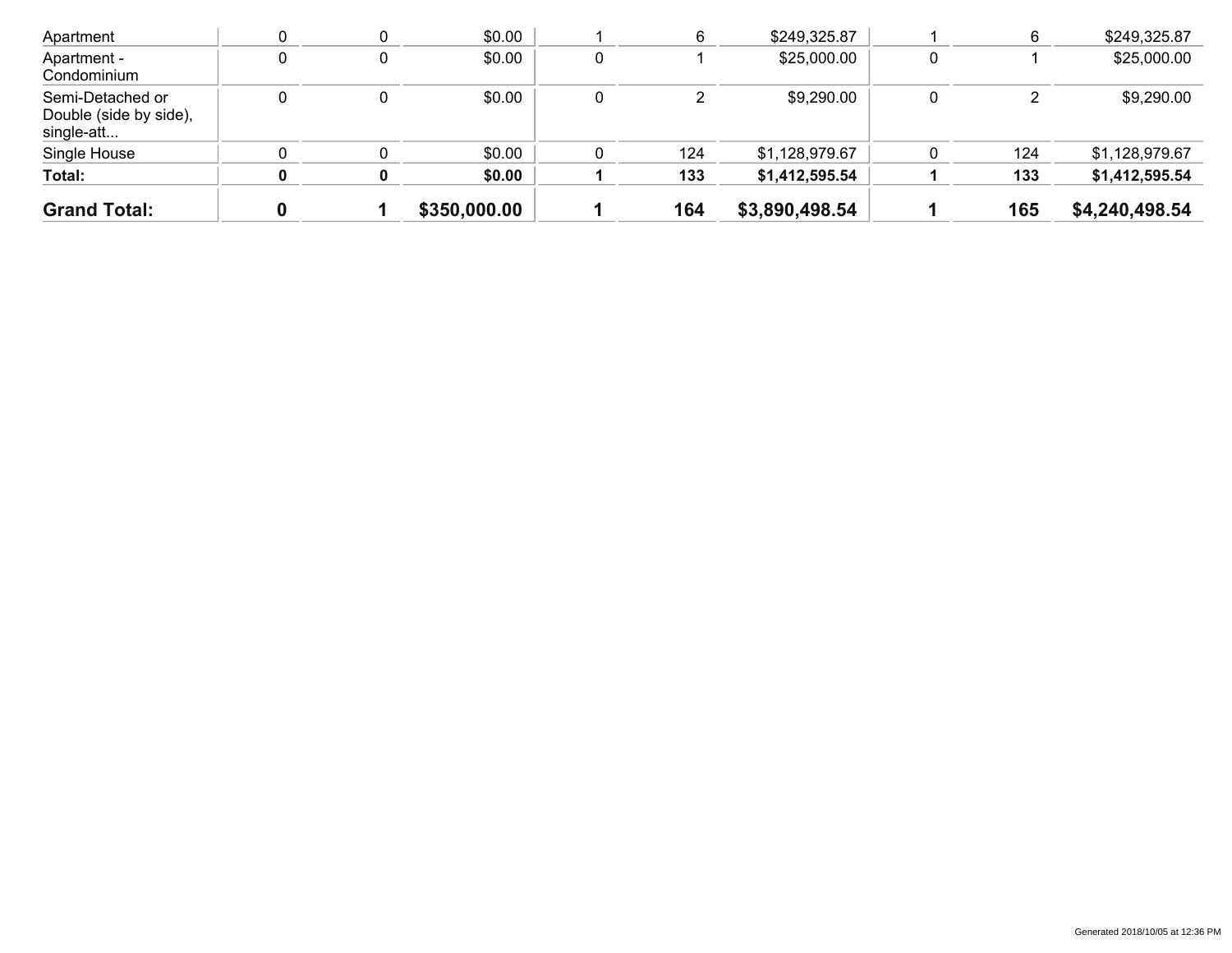

**Community Development and Enterprise Services Building Division**

**Tel: (705) 759-5410Fax: (705) 541-7165**

# **DEMOLITION PERMITS SUMMARY**

|                                |                        |                          |                         |                        | 2018/09/01 to 2018/09/30         |                      |                        |                          |                      |
|--------------------------------|------------------------|--------------------------|-------------------------|------------------------|----------------------------------|----------------------|------------------------|--------------------------|----------------------|
| <b>Building</b><br><b>Type</b> |                        | <b>New Construction</b>  |                         |                        | <b>Alterations and Additions</b> |                      | <b>Total</b>           |                          |                      |
|                                | Num of<br><b>Units</b> | Num of<br><b>Permits</b> | Value of<br><b>Work</b> | Num of<br><b>Units</b> | Num of<br><b>Permits</b>         | <b>Value of Work</b> | Num of<br><b>Units</b> | Num of<br><b>Permits</b> | <b>Value of Work</b> |
| <b>Commercial</b>              |                        |                          |                         |                        |                                  |                      |                        |                          |                      |
| Restaurant                     | 0                      | 0                        | \$0.00                  | 0                      |                                  | \$90,000.00          | 0                      |                          | \$90,000.00          |
| Total:                         | 0                      | 0                        | \$0.00                  | 0                      |                                  | \$90,000.00          | 0                      |                          | \$90,000.00          |
| <b>Residential</b>             |                        |                          |                         |                        |                                  |                      |                        |                          |                      |
| Single House                   | 0                      | 0                        | \$0.00                  | $-2$                   | 6                                | \$37,900.00          | $-2$                   | 6                        | \$37,900.00          |
| Total:                         | 0                      | 0                        | \$0.00                  | $-2$                   | 6                                | \$37,900.00          | $-2$                   | 6                        | \$37,900.00          |
| <b>Grand</b><br>Total:         | $\mathbf 0$            | 0                        | \$0.00                  | $-2$                   | 7                                | \$127,900.00         | $-2$                   | 7                        | \$127,900.00         |